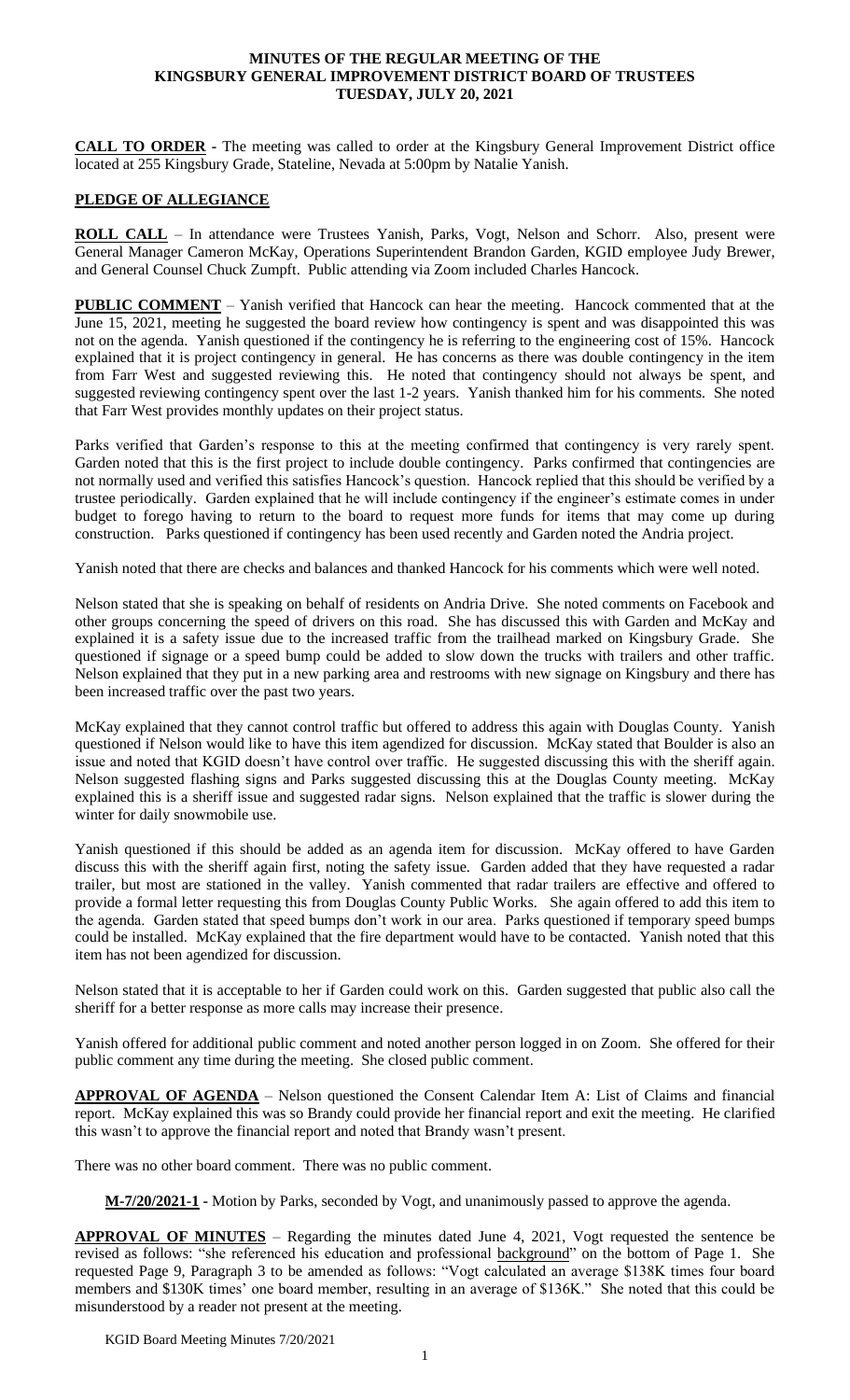Regarding the minutes dated June 8, 2021, Vogt requested the following change to Page 8, Paragraph 3: "She confirmed that she supports this change." She requested Page 10, third paragraph from the bottom to read: "contract and what questions or concerns you had that we may not have answered or fulfilled." She requested Page 11, third paragraph from the bottom to read: "She would not anticipate a person..." Yanish clarified her intention. She requested Page 12, first paragraph to read: "Vogt stated that she does not want to devote more hours and weeks on this noting that additional time is now needed to make a decision." She requested the next sentence state "everyone *unite* moving forward". Vogt confirmed the end of her changes.

Yanish offered for any other changes or objections to the changes requested. Vogt made a motion to approve the minutes, as amended. Nelson noted her absence on May 18, 2021 and offered for the items to be called separately. Vogt amended her motion; Parks confirmed her second.

**M-7/20/2021-2 -** Motion by Vogt, seconded by Parks, and unanimously passed to approve the Special Meeting Minutes dated June 4, 2021, Special Meeting Minutes dated June 8, 2021, and Regular Meeting Minutes dated June 15, 2021, as amended.

Yanish offered for public comment; there was none.

**M-7/20/2021-3 -** Motion by Vogt, seconded by Parks, and passed to approve the Regular Meeting held May 18, 2021, as amended. Nelson abstained due to her absence at this meeting.

Yanish offered for public comment; there was none. Yanish thanked Amy for her hard work on the minutes, noting her efforts.

# **NO ACTION TOOK PLACE ON THE FOLLOWING ITEMS:**

**APPROVAL OF CONSENT CALENDAR** – Parks requested to pull the List of Claims. Yanish noted the financial report was provided and McKay clarified that only the List of Claims should be approved.

Parks requested clarification regarding the two charges for the Badger Meter. Garden explained that check 60454 is for the actual registers installed and the other is for the actual transmitters for the meters. One counts the water usage and the other sends the signal for the reading software. Parks questioned the new meter installed. Garden explained that thirty meters were purchased to replace the old ones with bad batteries. She verified that the radios are installed on the meters at each residence.

Parks questioned check #60474 to Waterworth, which McKay explained is the program used to determine water and sewer rates. She questioned why a check has already been written if this is an agendized item. Garden confirmed these are two separate items: Wonderware and Wonderworth. Yanish stated she had the same question.

Parks questioned the check #60543 for \$64K to Water Technologies. Garden explained that the equipment has been received and installation is scheduled for Monday. Parks confirmed another payment will be made for installation. Parks noted this has all been approved in the budget.

Parks questioned check #60566 for \$317K to Douglas County and questioned if "Sewer" should be noted. McKay confirmed it is abbreviated and is for the Sewer Authority.

Yanish offered for any other questions.

Yanish requested clarification regarding check #60451 to PacStates. McKay stated this is for the new phone system. There were no other questions.

Yanish offered for public comment. Hancock explained that he is having trouble hearing Yanish. She offered to speak louder. There were no public comments.

**M-7/20/2021-4 -** Motion by Nelson, seconded by Vogt, and unanimously passed to approve the Consent Calendar Item A: List of Claims in the amount of \$751,888.98 as represented by check numbers 60427 through 60578.

### **NEW BUSINESS**

**DISCUSSION ON APPROVAL FOR WONDERWARE SUPPORT AT STATION #1 FOR 2021-2022, PROJECT #21-0615.3TS:** Garden reported in writing: *The Wonderware software runs the SCADA system at Station #1 and requires a yearly support contract. This is a 3% increase from last year.*

*This contract with Thunderbird includes all support needed to keep the SCADA system up and running. It includes upgrades to the software along with technical support when needed. This also includes the continued use of the software that is the backbone to our water treatment and distribution systems.*

Garden explained that this is the software controls the Scada at Station 1. There are two separate contracts: one for the treatment plant and one for the rest of the system at Station 2. Station 2 was approved last month, and this

KGID Board Meeting Minutes 7/20/2021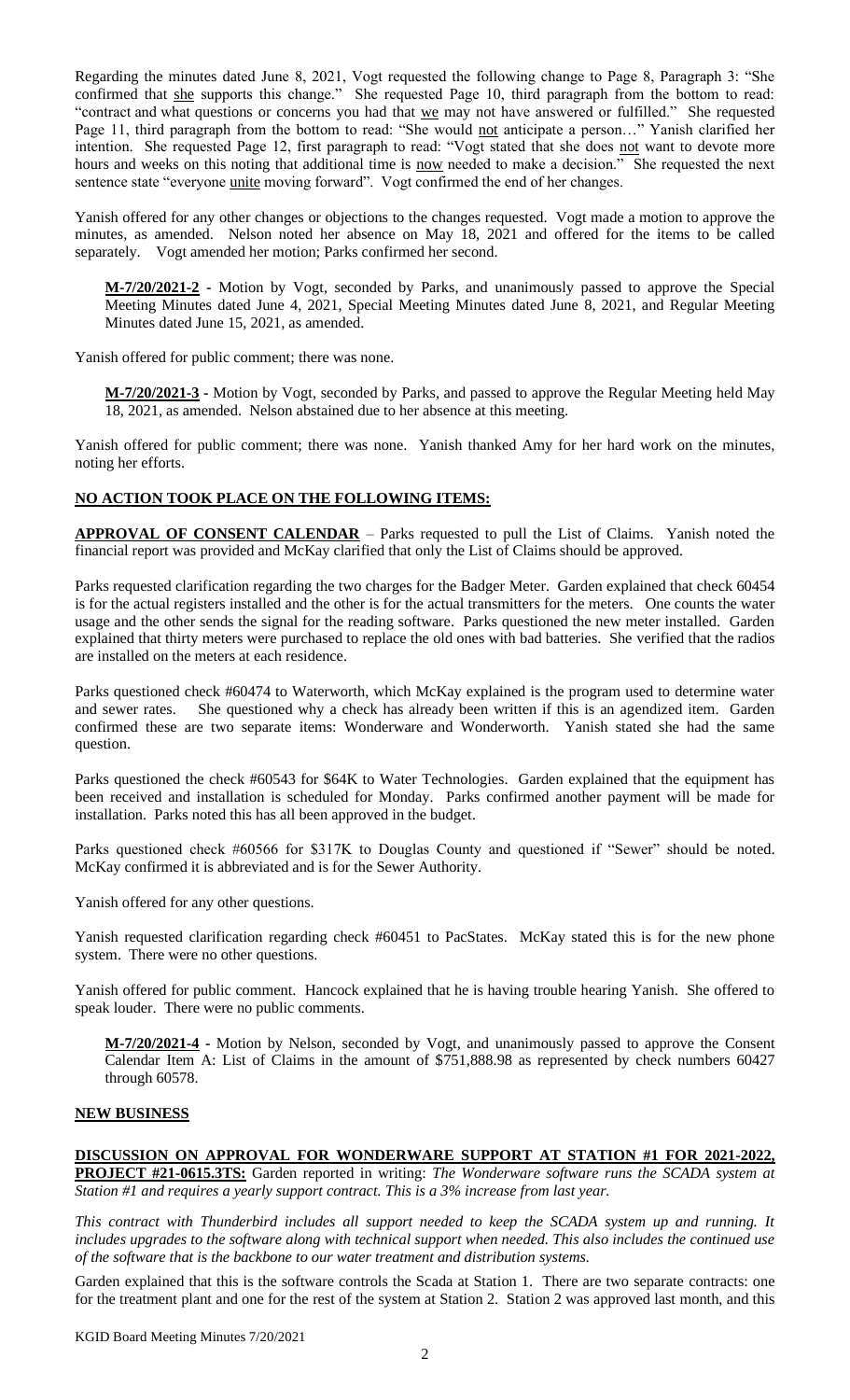is for only Station 1. Thunderbird communications has provided their contract #21-0615.3TS which will cover us through June 29, 2022.

Parks confirmed this contract is renewed each year and Garden explained there is an increase. Parks requested clarification regarding the service provided. Garden stated this includes software upgrades and technical support, when needed. This keeps the Wonderware Software current and up to date with firmware installation and any upgrades. Parks confirmed if each station will need this software. Garden replied that there are only two Scada systems. She confirmed this is upgraded annually.

Garden explained that 3-4 years ago, the cost was under the \$5K limit for purchasing and the General Manager was able to approve. He noted the recent increases of 4% last year and 3% this year. Parks confirmed that we cannot perform this in-house. McKay explained these covers license fees. Schorr confirmed the services provided are acceptable. Yanish offered for any other questions.

**M-7/20/2021-5 -** Motion by Vogt, seconded by Nelson, and unanimously passed to approve Project #21- 0615.3TS contract with Thunderbird Communications in the amount of \$5,791.00 for Wonderware support at Station #1 for 2021-2022.

Yanish offered for any other comments from the trustees. She offered for public comment; there was none.

**DISCUSSION ON ACCEPTANCE OF WATER CONSERVATION PLAN:** Garden presented in writing: *Each public water supplier, as defined by Nevada Revised Statutes (NRS) 540.121, is required to adopt a water conservation plan that must be updated every five years. KGID's previous conservation plan was reviewed and accepted in 2016.*

*In addition to the benefits of water conservation for energy savings, financial savings, water quality, and the environment, water conservation planning is important for defining KGID's response to drought. NRS 540.141(1)(e) requires that water conservation plans include: "a contingency plan for drought conditions that ensures a supply of potable water." According to the U.S. Drought Monitor, the entire state is currently in a moderate-to-exceptional drought, an updated and adequate water conservation plan is both timely and important.*

*Every application to the Board for Financing Water Projects (BFWP) must have a water conservation plan in place prior to the grant taking place, just the same as having a water rate at an acceptable level according to the BFWP.*

*I have gone through and updated the plan, with assistance from Nevada Rural Water Association, and it looks good. The next step will be to take it to the Division of Water Resources and have them approve it. This should be no problem.*

Garden explained that the conservation plan must be updated every five years. He stated that since his packet was submitted, they received a response from Water Resources that there are additional requirements to the conservation plan that are not included. Garden stated requested that the plan is not approved at this time. He offered for discussion or requests from the trustees. He will bring the plan back for approval with the new required amendments from the State.

McKay stated that the amendments are required per recent legislature approved. These changes were received a few days ago. Yanish questioned the related Bill number, to which McKay did not have available. Parks confirmed the requirements are from the State.

Vogt enjoyed reading the plan and found it interesting. She questioned the length and depth of the intake pipe. McKay replied that it goes out 750 feet and is 60 feet deep. McKay noted that we do not meet the 2,000-foot requirement, but a variance has been approved due to the depth. He noted other areas require the length because it is shallow, but we are deeper at a 30% angle. McKay confirmed that it angles off towards Cascade Properties.

Parks questioned the depth with the lake water level lower this year. McKay stated that a priming system was installed with the new treatment plant and if the lake level drops a few more feet, it can be vacuum primed. McKay explained that it has to be four feet from the bottom and twenty feet deep.

Vogt questioned the chances of water dropping to extreme levels due to drought. McKay explained that it would have to drop forty feet.

Nelson questioned how much the lake level dropped this year, to which Garden recalled 3.6 feet. Nelson noted it was lower approximately five years ago and Garden recalled it was down nine feet from the rim. McKay added that they dug out the wet well when it was at its lowest point. Nelson recalled the Beach Club having issues following a large winter the next year.

Nelson questioned the water rights used. Garden explained that we stay within limitations of the surface water rights but we also wheel water for Heavenly under their water rights. We have ground water rights that aren't currently used. Nelson questioned how many acre feet are used, which McKay estimated at 950, with an excess of 800. Garden stated that not much is wheeled for Heavenly, depending on the winter. If Heavenly operates their wells for East Peak, not much is wheeled. McKay added that water is sold at our rates.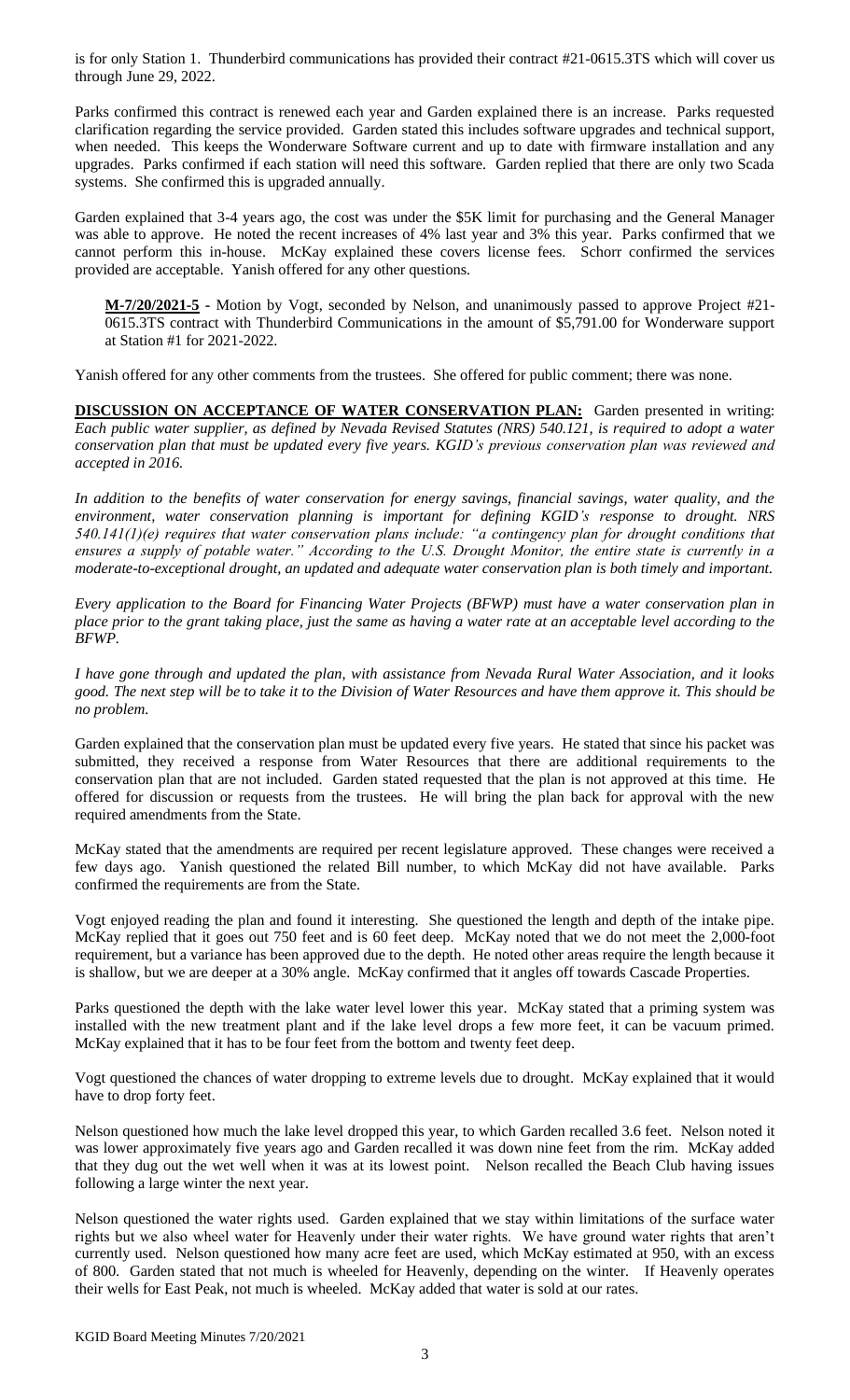Nelson questioned the location of Well #2 and when it has been utilized. McKay explained that well #4 was online until approximately 2000, when it failed. Garden added that it failed but wasn't fully abandoned until two years ago. Nelson confirmed this is located at Brodevich. Garden stated that well #2 is in the Terrace View area and McKay confirmed it is at the corner of Sherwood and Terrace View. McKay and Garden noted various well locations. In response to Nelson's question, McKay indicated the wells would not be used again. Nelson confirmed that the water limits wouldn't be exceeded. McKay explained that the area is built out.

McKay explained that in Tahoe ground water becomes surface water eventually and we still have 800-acre feet of water rights. He added that water rights are also certificated that are renewed every five years. He will review these items with Dion. Parks confirmed the wells aren't operational. Nelson verified we would have ample notice if a well needed to be brought back online due to exceeding limits. McKay confirmed we currently have the water rights as an acre foot is 423,000 gallons.

Vogt stated that she loves living on the Nevada side and enjoys watering her large yard. McKay explained that conservation is necessary as water rights are not the same as owning water. Parks noted that we do not receive a lot of rainfall. Nelson noted that the lake holds water for different communities. McKay noted that water is also lost to evaporation. Vogt noted her concerns of other communities requesting use of our lake water later in the future. McKay noted that water rights within the basin cannot be transferred to other locations. Carson City, for example can transfer to Las Vegas, but basin water rights cannot be transferred.

Yanish noted that TROA hasn't been updated since 1986 and questioned any potential changes. McKay explained that it wasn't ratified until about 10 years ago. He feels it took a lot of work to get to complete. TROA is the act that allows KGID to sell water in the basin. Yanish noted that it took approximately 80 years to negotiate. Parks questioned if other communities pull water from the lake. McKay explained that South Tahoe is all wells, Logan Creek is all wells, Incline Village is surface water, and Tahoe City is starting to use surface water. Yanish noted there are water rights owned on private property as well. Parks explained that she had a line to pull water from the lake in Skyland.

Vogt questioned the water trouble in Carson City, which McKay explained that he is unfamiliar with their situation noting some of their water comes from Marlette Lake. They were in a political battle with Nevada regarding water from Marlette Lake feeding Virginia City. Carson City now has ground water.

Yanish stated that Douglas County is currently paying for a water study. She has heard experts and consultants stating that there is plenty of water down there, but development is a concern adding use to their aquafers.

Garden confirmed he is asking for no action. Yanish offered for additional questions.

Yanish noted the Conservation Plan refers to Stage 2 and Stage 3 regulations regarding water usage. She questioned if it was expected that KGID staff would monitor this, and Garden confirmed yes. She referenced notes regarding water usage on certain days and prohibition to install landscaping during drought years. She questioned if this would be a burden and Garden noted that a part time position may be needed at that time. Currently, we are in conservation with no watering between 11am- 4pm during the summer. Yanish commented that hand watering is permitted. Garden explained that crew will note areas with excess watering. If we aren't' in a higher stage, they will have a conversation with the resident. Habitual offenses will have further action. Yanish questioned if Douglas County is responsible for regulation help and verified the cost would be born to KGID. McKay confirmed that Douglas County has no authority over our water system, and this is included in our conservation plans. If the lake gets too low, it will come to the board and an emergency meeting may be necessary. Irrigation limits may be further restricted. Yanish noted that STPUD has water cops that issue citations, adding that they are a larger entity.

Vogt questioned the watering limits on the California side. McKay confirmed that they can water in the morning and at night as long as they avoid the non-watering period. Parks noted water is often wasted on lawns.

Yanish questioned limits on outdoor pools and hot tubs. Garden stated that the only pools are Tahoe Village, and The Ridge and plans would have to be developed. She questioned the costs of retrofits provided to customers. Garden explained this would come from grant funding. They will work with other agencies to determine the process and a limited number of retrofits would be provided depending on funds available.

Yanish offered for other questions from trustees. She offered for public comment; there was none.

**DISCUSSION ON THE TWSA MUTUAL AID AGREEMENT:** McKay presented in writing: *This is a mutual aid agreement that has been fashioned in a similar manner to NV WARN and CA WARN. The main difference is that this agreement satisfies the need for assistance on either side of the CA/NV border where the WARN agreements do not.*

*This agreement allows for reimbursement in the event of a catastrophic event and other agencies, or utilities are requested to help with either manpower or equipment.*

*The main thing that needs to be pointed out here is that no agency is obligated to provide manpower or machinery to another entity if they themselves have a state of emergency or simply cannot provide assistance for any reason.*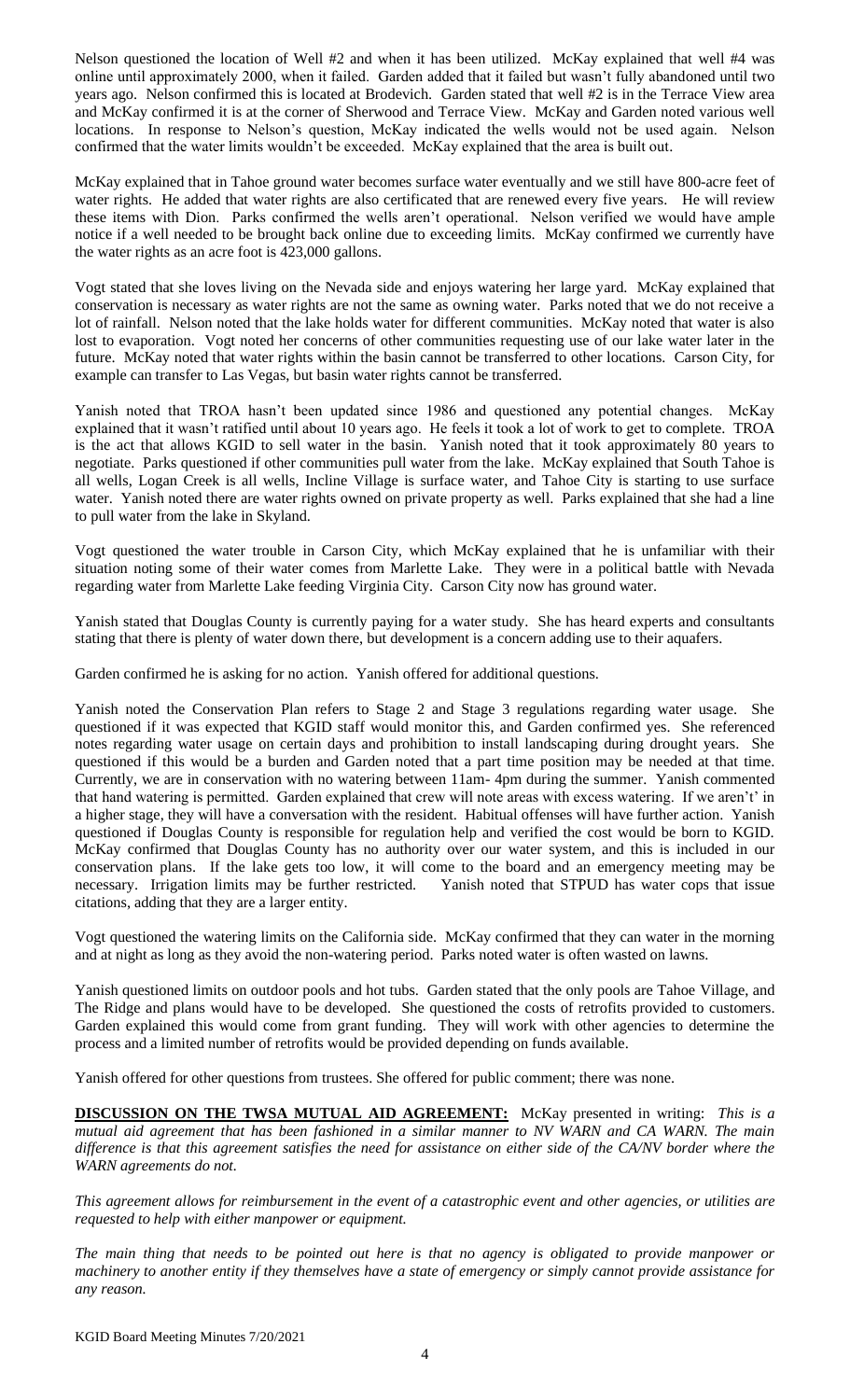*KGID is a member of NVWARN. This agreement would not prohibit KGID from using NVWARN in the event of an emergency.*

McKay explained this is to renew the existing Tahoe Truckee Area Mutual Aid Agreement. He explained that a catastrophe such as an earthquake could result in water outages if a line breaks. The Mutual Aid Agreement or NV Warn is contacted if aid is needed. The Tahoe Truckee Agreement is needed because the CA Warn and NV Warn cannot cross borders. The agreements set the price for the mutual aid. He provided an example for aid needed for a prior sewer spill and this is only for major catastrophes. McKay confirmed with Jim Norton that insurance will be carried over the state lines. This is an update that he would like approved for Dion to sign as he will be here longer.

Parks questioned Alpine Springs Water District and their source was unknown. Yanish noted the participants of the agreement.

Nelson confirmed this is a renewal, noting prior background information wasn't provided. McKay explained that he didn't have access to the prior version, noting the dates are updated. She requested clarification regarding equipment costs rates. McKay confirmed we have established rates for Vactors, and staff is included at the loaded rate. The rates will need to be updated and the schedule is the general contractor going rates reduced because we are government. KGID services are not charged to a customer if it is not on their line, noting the Kahle Drive expense. Garden explained that the rates were readjusted in winter of 2016/17 during the FEMA events. Nelson stated that this was open-ended. McKay explained that FEMA rates are quite high, and a lower rate would be accepted by other entities. Garden stated that FEMA's rates were utilized for the water leak on Maryann and FEMA was higher than KGID which was to our advantage.

Schorr confirmed with McKay that this is an action item among all the utilities. He questioned if this is currently being discussed as his concern would be that the other utilities would be approving the same document. McKay confirmed that the other utilities are in the TWSA and meet frequently and have discussed this agreement. If not approved, an entity would not receive benefit of the program. Schorr verified that KGID would provide assistance to each of the other utilities, if asked. McKay confirmed it is only if asked and if KGID could spare personnel.

Yanish offered for any other questions, noting that counsel had input.

Zumpft stated that his concern regarding the document was related to conduct of employees working in the state of California. He stated that the United States Supreme Court addressed this previously and his office has concluded that sovereign immunity protections remain available and in place regardless of where the conduct occurs. He clarified that the agreement is acceptable regarding this.

Yanish offered for any other questions.

Yanish questioned if the agreement pertains to trucks and equipment and verified it is water and sewer. She noted that TWSA is good at organizing groups and questioned if any other entities should be included that don't want to participate. She noted that there is a comprehensive group participating. McKay noted that Logan Creek doesn't have employees or equipment and other agencies don't have equipment.

There were no other trustee comments or questions. She offered for other public comment; there was none.

**M-7/20/2021-6 -** Motion by Vogt, seconded by Nelson, and unanimously passed to approve the Tahoe Truckee Area Mutual Aid Agreement.

### **BOARD REPORTS –**

Yanish stated that the Douglas County Commissioners voted for traffic control and no parking on Deer Run Court at US Bank and the Red Hut due to accessibility to the complex. Nelson noted the difficulty to access this area. Yanish stated that traffic mitigation is included, and they confirmed they will add signage. Yanish advised that KGID maintains the road which McKay corrected it is not part of KGID. Yanish stated that the Public Works Director offered to communicate their plans with KGID.

In response to Nelson's question, Vogt confirmed there is nothing to report from the Sewer Authority.

### **STAFF REPORTS** -

**GENERAL MANAGER'S REPORT** – McKay explained that much of his time is spent reviewing documents with Dion. He noted that he has upcoming meetings with each of the trustees along with Zumpft and Neal Falk at Minden Lawyers.

Nelson questioned if the map represents the entire jurisdiction. McKay explained that it notes the vacation rentals in the district. Red represents 10 or more occupants, orange is 5-9 occupants, and yellow is up to 4 occupants, depending on bedrooms. McKay explained that cars can only be parked in the driveways and not on the street.

Yanish stated that Douglas County had a moratorium on vacation rental permits from February 18, 2021. This was released due to a new ordinance; however, a temporary restraining order has been approved against this ordinance. She offered to provide additional information as she served on the VHR committee for a year and a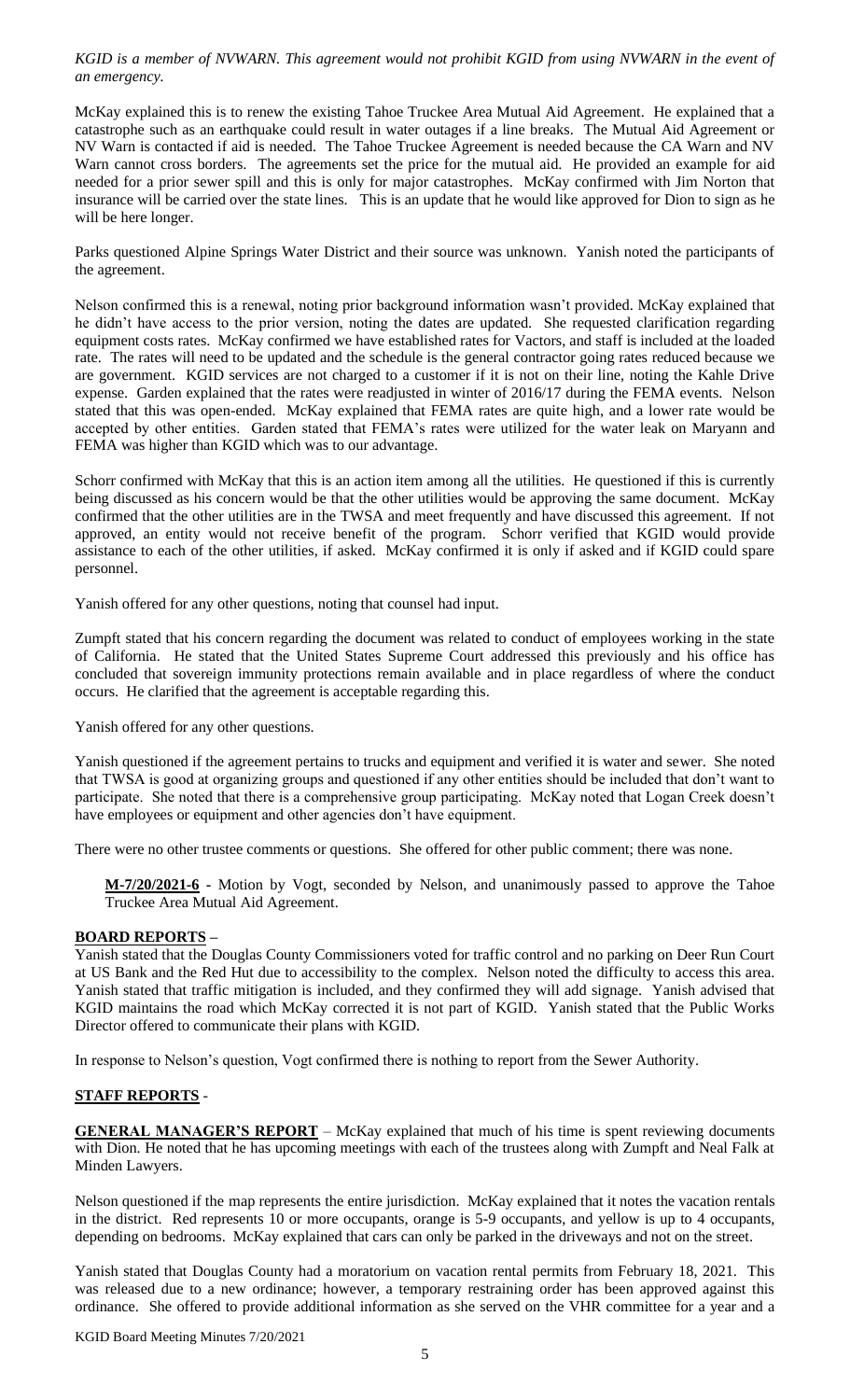half. They had a working group and task force that put together recommendations. Douglas County Commissioners approved their own ordinance that was not what the stakeholder group suggested, and litigation is likely.

### **UTILITY OPERATIONS SUPERINTENDENT'S REPORT** –

Parks questioned Manzanita Heights and McKay confirmed this is unfamiliar to most.

Vogt questioned the possible stolen fuel. Garden explained that he was approached by Cody Leland, the new Road Maintenance Specialist who indicated that his name was indicated on the fuel sheet for fuel he didn't obtain. Garden confirmed that the truck indicated on the fuel sheet was in Reno for maintenance on that date. He explained that the fuel was logged, and the handwriting doesn't appear to match anyone. He noted there was a lock missing that had apparently been cut. The lock has been replaced and video surveillance has been added.

In response to Vogt's question, Garden explained that it is not necessarily an employee as the gate is open during business hours. Heavenly recently had all trailers and storage buildings broken into adjacent to our property. Garden explained that it is dyed fuel and if used in a regular motor vehicle it can be detected by dipping the tank. Garden stated that highway patrol is aware of different odor and slight color variation. Garden confirmed the log is kept at the pump and prior names are accessible. He explained that the item has been noted as not used for KGID purposes.

Nelson verified the calculation for raw water usage for acre feet with Garden.

Vogt requested information for replacing pipes that contain lead and the anticipated linear feet of replacement. Garden estimated a few miles of surface line and explained that they are still waiting for revisions for the lead and copper rule to be approved. They are trying to get the brunt of work completed with research on the surface lines entered into spreadsheets for budgeting purposes or grant funding requests. Vogt questioned how the materials are determined. Garden explained that during the meter installation in 2010-2011, the surface line meters were dug up and documented for material. McKay explained that the copper lines have lead in the compression fittings. This is not the same as lead pipes in Flint, Michigan. He anticipates grant funding will be available.

In response to Parks' question, McKay confirmed we do not have lead pipes or fittings. He explained that the threads have 5% or a minor amount of lead which is added for flexibility. The fittings would be replaced up to the meter and the government would want information regarding lines to the house. This would take time to perform across the country.

Garden added that some of the responsibility can be on the utility to replace lines to the house as well. Yanish confirmed they are referring to lines past the meter. She verified they are referring to federal regulation. Garden stated this can be found under lead and copper revisions.

McKay explained that purer water will leach all materials. This can be mitigated by adding zinc orthophosphate which provides a film inside the line to prevent this. Parks questioned the lead testing. McKay explained they test for lead and copper every three years. The fixtures used within the house will give more lead residuals than water provided to the meter and utilities are arguing the responsibility of cost. Garden explained that there are tiers for testing including construction year, service line material type, and plumbing type. There aren't many homes in the area that meet the highest level of contamination. In response to Nelson's question, Garden explained that they ask for volunteers and select those with appropriate requirements. Many residents that have participated over the years are contacted for re-testing. He noted there are strict procedures of how the water is sampled and it is tedious.

Vogt noted the Ridge Tahoe meter replacement and questioned how many meters are installed in Minden/Gardnerville. Zumpft confirmed that Gardnerville is complete, and Minden is just now installing them. McKay estimated 75%-80% have meters. Garden explained that when he worked for Minden the meter pits were installed in a line replacement. Meters were installed when a home would sell.

Yanish offered for other questions on Gardens report.

Yanish referenced the Beach Club items referenced in McKay's report. She questioned if the compensation agreement is sufficient noting personnel time. McKay explained that time charged by Farr West is billed directly to the Beach Club. He explained that the approval process with NDEP required KGID assistance. He explained that new engineers at NDEP decided to reopen the review process. McKay offered to address this further if she has additional questions. Garden confirmed they are only changing service lines and not distribution. McKay explained that the service lines are not part of our distribution. Yanish noted this could be considered as customer service. She thanked Garden for his communication with them.

Yanish noted the vegetation removal of dead trees that are a hazard to power lines and questioned NV Energy's responsibility. Garden explained that a tree fell in the right-of-way, just outside NV Energy's deemed area. Garden added that the removal didn't cause any danger to homes or power lines. She noted the Meadow Lane property with a drain issue and questioned the right-of-way. Garden explained it was outside the right-of-way but was not documented property by Tahoe Conservation District and the line was buried with dirt. Garden spoke to Courtney at Douglas County and if they have time, they will address it. Otherwise, it will be addressed by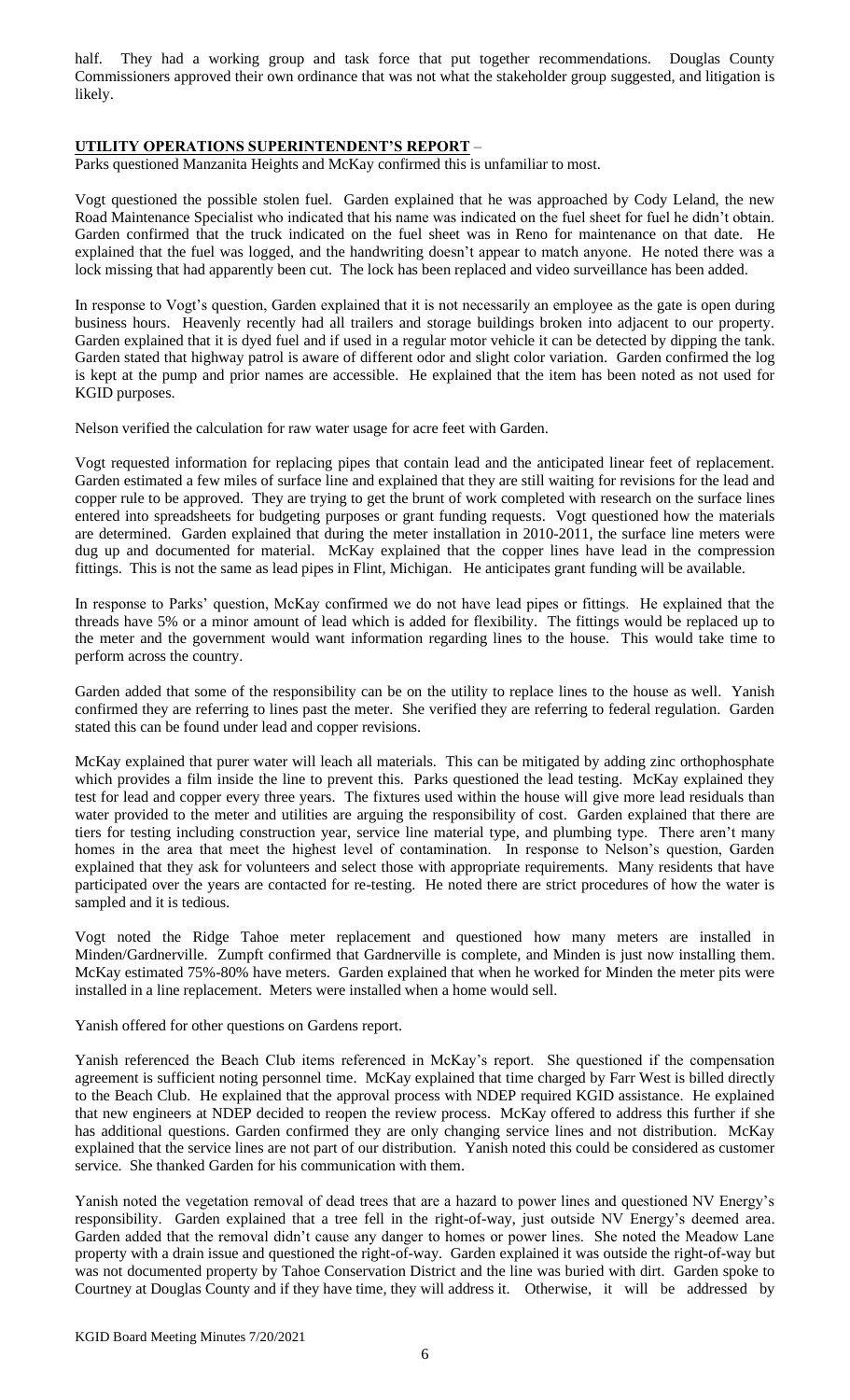Douglas County. He added they work together on these items as it benefits our residents and public outreach. Yanish confirmed that there has been good communication regarding easements and storm water issues.

Yanish offered for any questions; there were none.

**ADMINISTRATIVE AND HUMAN RESOURCES REPORT** – Yanish thanked Brewer for coordinating McKay's retirement party, noting the time and effort.

Nelson requested an update on the rental property and management company replacement. Brewer explained the new company began July 1, 2021, and she anticipates a report to the board next month. She noted a smooth transition. Nelson verified that the old company will provide a summary report to date. Brewer confirmed the new management company is Tahoe Property Management, a local company.

Parks questioned problems with accounts paying, noting the 21 disconnect notices. Brewer explained that the ACH system was changed to Civic Pay and account holders had to re-enroll causing payment delays. Parks confirmed that many are catching up. Brewer explained notices were provided with invoices and emails are being sent to those who haven't resolved this yet.

Yanish offered for any other questions.

Yanish noted there are paperless billings and questioned notifications for these customers. Brewer explained that there aren't many people on paperless and information is also located on the website. Nelson clarified that notices are emailed to paperless customers. McKay added that if they are paperless and don't have an email, a paper notice is sent. Parks confirmed the difference between autopay and paperless. Yanish questioned the cost savings if everyone signed up for paperless billing. McKay explained that Johns calculated this previously and noted the costs to be approximately the same due to manpower.

Yanish offered for any other questions; there were none.

**ACCOUNTANT REPORT** – Nelson noted the interest on investments is very low and decreased by half from the year before. McKay explained that .09% is the market interest on LGIP. The other option is to purchase CD's and 3–4-year CDs would be required to obtain 1%-2%. He advised against tying up funds for this amount of time in case interest rates increased. Yanish recalled prior return of investments of \$500K annually. McKay noted the prior rates were 3%-4%. Nelson noted this should be addressed.

Nelson noted that connection fees budgeted were \$54K, but we received \$178K. McKay explained this is related to remodels upsizing the lines which he anticipates slowing down due to the cost of lumber. Nelson noted that unemployment benefits were budgeted at \$28,600 and \$0 has been expended. McKay explained that if someone draws unemployment KGID pays this expense in lieu of paying this monthly. Nelson confirmed that no one has drawn unemployment.

Nelson stated that the reports are through the end of May and noted the snow removal cost for the year appears to be under \$200K. McKay stated that \$200K is the minimum contract and an additional payment will be due. Nelson confirmed that Charlena will provide an invoice. In response to Nelson's question, McKay explained that sanding is part of snow removal and is the cost of sand and is not part of the minimum paid to Manchester.

Nelson noted that training seminars and travel had \$51K budgeted and only \$3,300 was used. McKay explained that virtual training reduced travel costs and there were many free events utilized such as Nevada Rural Water. Other conferences were virtual. He noted that training and conferences are resuming, noting the importance of meeting in person and networking. McKay noted that some virtual events have the same cost to offset revenue lost for in person events.

Yanish offered for any other questions.

Yanish noted the surplus of Snow Removal Funds of \$485K and questioned if this is a consideration for snow removal rates. McKay explained that \$750K is budgeted annually and two or three big years would deplete this amount. She questioned why the \$1,241 publication charges aren't included in the budget for the General Fund. Garden explained that they didn't plan on Joel leaving and Yanish suggested including an amount in the budget each year.

There were no other questions.

**ATTORNEY'S REPORT** – Zumpft stated he doesn't have anything to report. He questioned the timeline on the transition for Mr. Dion. McKay explained that he comes in Monday and McKay will be present that week. The following week, McKay will be traveling. He will return for 1-2 weeks, to be determined by Dion. Parks confirmed that his travels are not KGID related, and McKay stated it was for Rural Water which is not paid for by KGID. Brewer commented that Dion was having a going away party in Pasadena this evening. Zumpft thanked McKay for his service and Yanish agreed. Yanish questioned why KGID doesn't pay for Rural Water and McKay replied it is separate and he has many upcoming volunteer commitments with them. Yanish noted the importance of these meetings and thanked him for being a steward of the community.

McKay confirmed this will be his last board meeting. He thanked everyone for their service.

KGID Board Meeting Minutes 7/20/2021